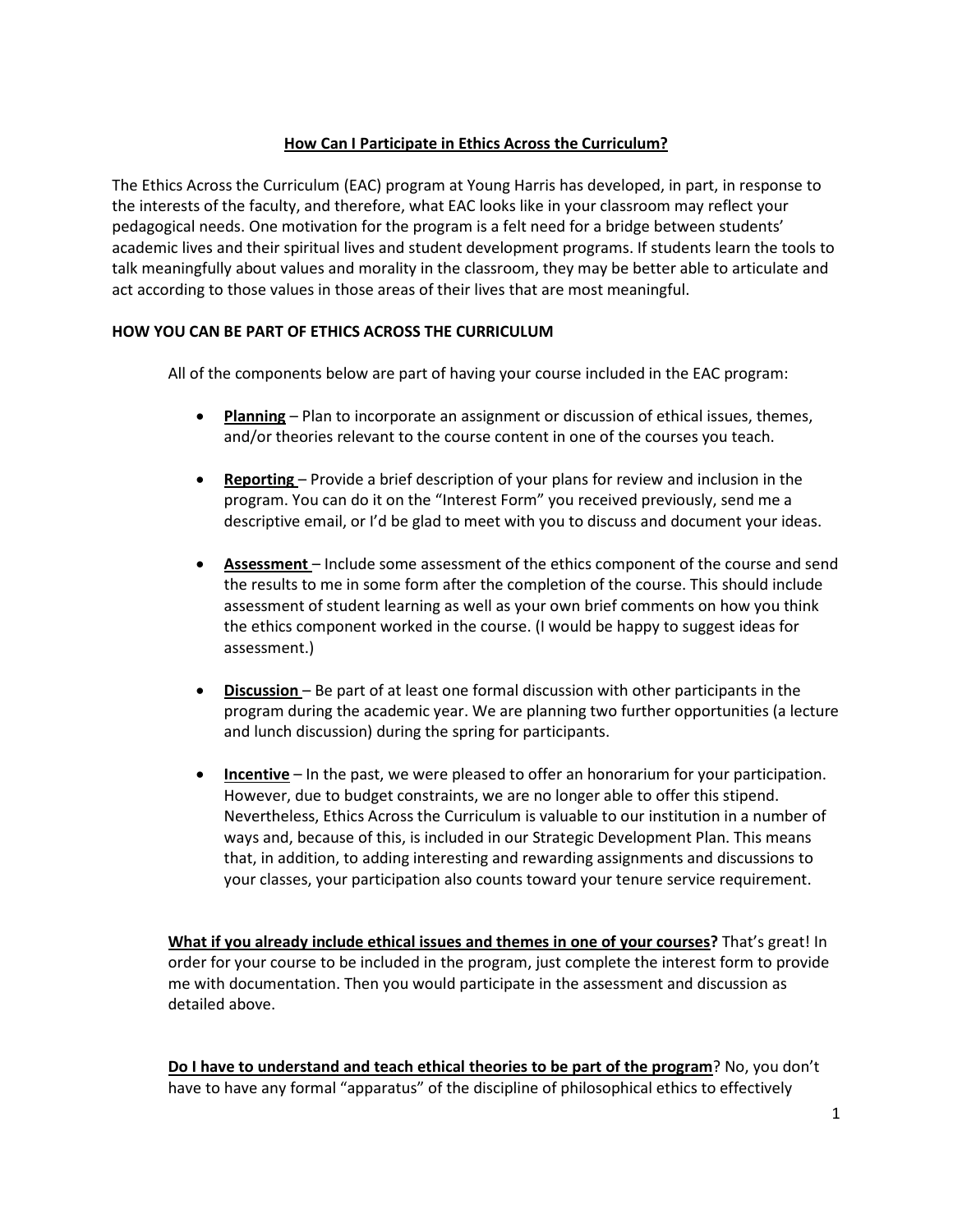include consideration of ethical issues in your classroom. You can allow class discussions of ethical issues to develop around commonly held and common-sense ideas that will come up naturally in the course of the discussion. These may include particular virtues (like honesty, justice, and compassion), the claims of equality and fairness, duties, rights, self-interest, and the commonly assumed moral obligations to do good and prevent harm.

Another possible approach, If you are interested in exploring professional ethics in disciplines such as business, mathematics, or the sciences would be to have your students research and discuss codes of conduct in some of the organizations in which they might find themselves working after graduation.

For any of you who are interested in learning about formal ethical theories and their possible uses in your classroom, I will make opportunities for this available in future workshops and discussions. I will also keep this in mind as I develop case studies and other resources.

### **WHAT AN 'ETHICS COMPONENT' MEANS AND WHAT IT MIGHT LOOK LIKE IN YOUR COURSE**

An ethics component is part of your course curriculum that helps students identify, understand, and make progress toward resolving moral conflicts.

The ethics component can take a variety forms in your class:

- **It might do 'double duty.'** Use a reading, statistical problem, work of art, speech or film that relates to your discipline and also raises ethical issues. Lead a class discussion on those issues or include the ethical dimensions in the work in a writing or speech assignment.
	- o **Examples:** In an art appreciation or art history course, exploration of the works of controversial artists like Robert Maplethorpe or Andres Serrano (of "Piss Christ" fame) raise ethical questions as well as artistic ones. Are there ethical limitations on artistic freedom? Does taxpayer support of the arts involve a right or duty to censor "offensive" art in the public interest? Who decides? Can a play exploring the position of women in Islamic societies be considered "hate speech" and censored on the grounds that it will incite religious violence?
	- o **Disciplines that lend themselves to this approach:** This approach might work particularly well in statistics, speech, composition, literature, language classes and the arts.
- **It might include case studies** that explore some practical ethical issue in your area. Discuss current events in your discipline with an eye to the ethical questions they raise.
	- o **Examples:** In computer science, the website www.computingcases.org gives three case studies along with detailed instructions for their classroom use and supporting material. One case is that of Richard Machado who, at age 19, was the first person in the U.S. to be convicted of an e-mail hate crime. Case studies in chemistry and biology are an excellent way to explore questions of ethical research (for instance: what are the limitations of research on human subjects) as well as the use of research (for instance: genetic engineering or cloning).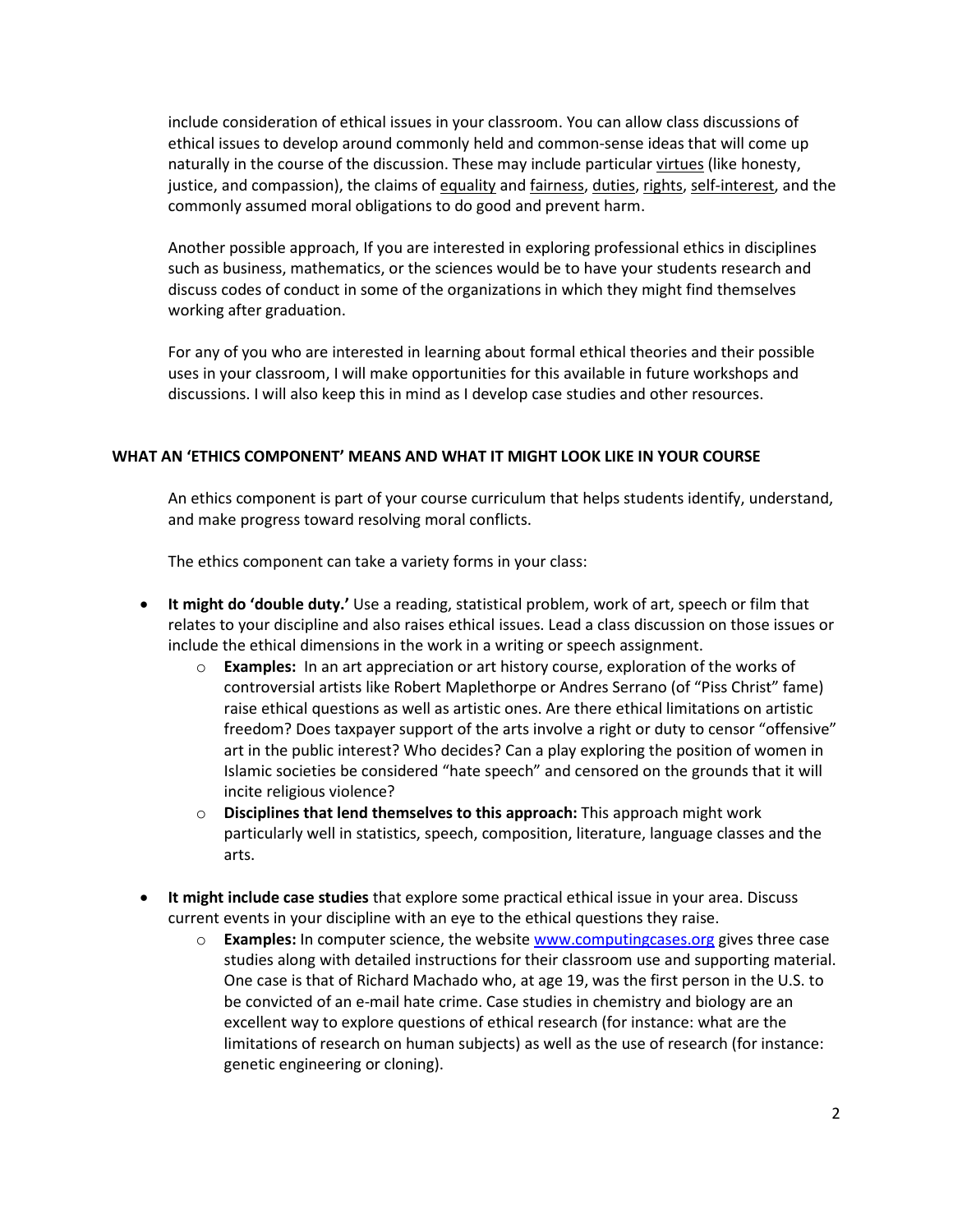- o **Disciplines that lend themselves to this approach:** Case studies are applicable to almost any discipline, but they are commonly used in business, computer science, environmental studies, biology, chemistry and the social sciences. Outdoor education would also be a natural for this approach.
- **It might include a discussion of professional ethics** as it coincides with your discipline. This could apply to many of the disciplines we teach. It would be great to expose our students to some of the problems that professionals face in careers they may be contemplating.
	- o **Examples:** In business, the Enron case leaps to mind, of course. In accounting, what is the professional code of ethics? What are ethical problems an accountant is likely to face? In outdoor education, how does an educator who is dedicated to wilderness balance the invasive potential of taking a class into a pristine environment with the damage done to that environment in the process of educating students about it? In biology and chemistry, what are a researcher's personal ethical responsibilities in the possible uses of her/her research, if any?? In anthropology, students could explore and discuss the topic of fieldwork ethics.
	- o **Disciplines that lend themselves to this approach:** Business, anthropology, sociology, outdoor education, biology and environmental science are just some of the areas that might be of interest to our students.
- **It might explore various theories of moral development** and have students reflect on their own moral development.
	- o **Examples:** A psychology class could explore Lawrence Kohlberg's theory of moral development and Carol Gilligan's feminist critique of his model. Which do students most identify with? How would students chart their own moral development on these scales?
	- o **Disciplines that lend themselves to this approach:** Psychology, sociology, religion and philosophy classes might include readings and discussion on moral development.
- **It might follow a 'thread' of ethical theories and/or issues** throughout the course.
	- o **Examples:** As an example of the first approach, in my world religion course this fall I plan to include a specific discussion of the ethical framework of each of the religious traditions we study and relate those frameworks to other aspects of the religions. Another example: A political science course would be a natural arena to discuss the way in which ethical theories like natural law and utilitarianism have influenced political theory and public policy. Discussion of historical events like Hiroshima or the Holocaust naturally raise ethical issues, as do debates on most public policy issues like welfare, just war, environmental regulation, education policy, immigration and many others.
	- o **Disciplines that lend themselves to this approach:** Exploration of ethical frameworks and theories might be particularly applicable in courses like Western Civ, history, government, political science, sociology, religion, anthropology and philosophy.
- **EXAMPLES from Union College, New York.** For some interesting examples of ways in which a group of professors from a wide range of disciplines included ethics in their courses, see http://ethics.union.edu/reports.html One interesting course in the visual arts explored ethical issues photographers faced in a segment called "Photographing Another Culture: Vietnam."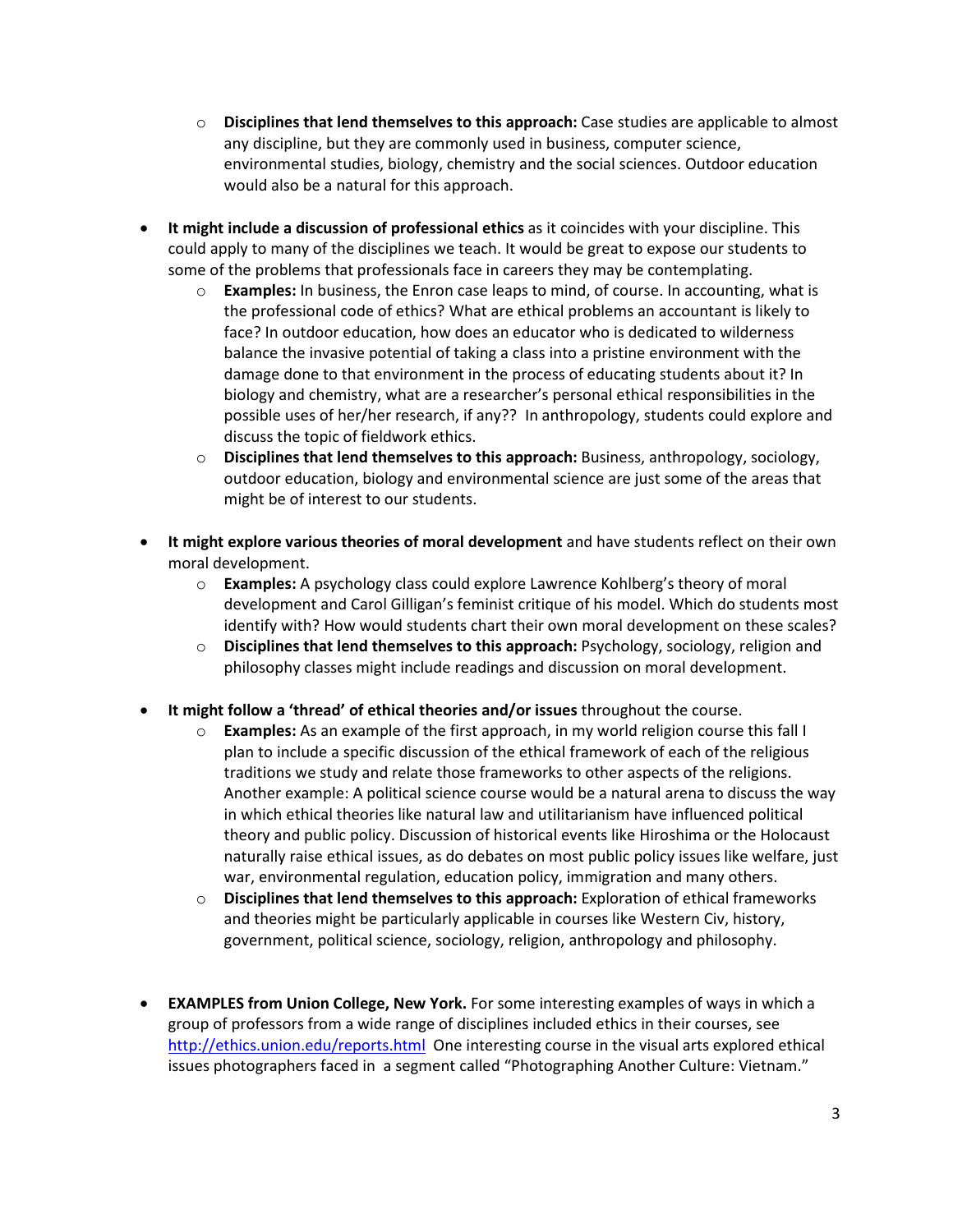### **RESOURCES TO HELP WITH COURSE PLANNING**

I am working to find and make available resources available to everyone interested in being part of the program. This spring, especially, the EAC committee will be **compiling a packet** of print materials that will be available electronically and through the bookstore. This packet will include ethical discussions and dilemmas relevant to courses in all four divisions as well as ideas for assessment and worksheets. Other resources include:

- **My help.** I would be happy to meet with you to talk about ways you might incorporate ethics in your classes and work with you to provide any resources you may need.
- **Internet resources, bibliographies, and library resources**. I will be working to build resources for the program both generally and in many different disciplines. I'll let you know as these develop where to access them and how to use them.
- **Workshops and discussion opportunities**. There will be opportunities throughout the year to discuss ethical theories, issues, pedagogies and practical experiences with the program.
- **Conferences.** There will be opportunities for people from every division to attend the annual International Society for Ethics Across the Curriculum Conference. I hope that many of you will be interested in attending this conference in the next several years as we develop the program. There may be other conferences that are relevant to specific disciplines and ethics. If you know of any, let me know. I am doing research on other relevant conferences now.

### **WHY DOES YOUNG HARRIS HAVE AN** *ETHICS ACROSS THE CURRICULUM* **PROGRAM?**

Ethics Across the Curriculum is a formal and intentional way to integrate much that we have been doing as an institution for many years. What is new about it is a conscious focusing of resources to further develop an area that serves our students, serves the larger society, and harmonizes with the character and mission of college.

In our mission statement, we say that Young Harris College "educates, inspires and empowers students through a comprehensive liberal arts experience that integrates mind, body, and spirit." In order to fulfill that mission, it is important that our students understand that the moral dimensions of human life are not divorced from reason and knowledge or from their daily lives and planned careers. A liberal arts education should be the education of the whole person – a preparation not just for a job, but for a life well lived.

In our college's vision statement, we say that we intend to "prepare our students to exercise mature and independent moral judgment in an ever-changing and diverse world." Such judgment is essential to their own happiness and success as human beings, to their ability to be good citizens of a democracy, and to the challenges they will face in trying to contribute to a more peaceful and just world.